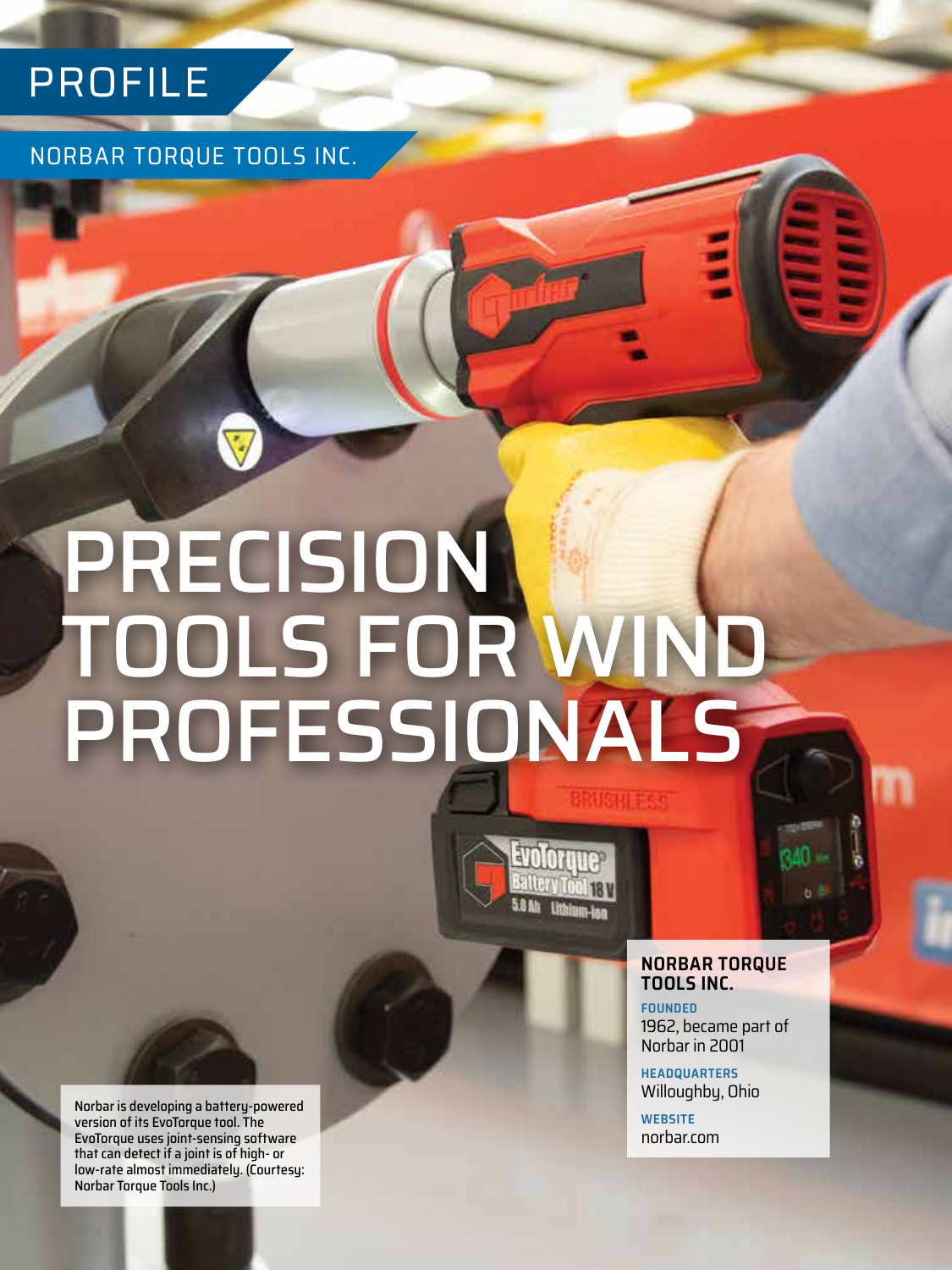## *Norbar's tools and instruments can help make the wind industry run more efficiently, reliably, and cleanly.*

**By KENNETH CARTER Wind Systems editor**

Men wind technicians are working in the field, they need quality tools that will not only get the job done, but get it done quickly and accurately.<br>That's how the experts with Norbar Torque Tools Inc. they need quality tools that will not only get the job done, but get it done quickly and accurately.

factor into that equation.

"What sets our tools aside is mainly quality," said Dominic Ortolani, regional sales engineer for Norbar. "With these guys operating the field — specifically operations and maintenance — they need a high-quality tool that won't break down on them in the field, because, if it does break down, these tools typically will need to be sent out for repair. You're talking about sending out from a remote site to a repair site. That's arguably almost a week of downtime that you're going to see. And every day a tower powers down, that's \$6,000 in loss."

Although Norbar has served many different industries, the company jumped into the wind industry less than a decade ago with its line of high-quality torque tools.

"Norbar has identified this as a target market for a long time," said Keith Daiber, president of Norbar Torque Tools Inc. "We're heavy industry bolting specialists, so we do a lot in rail and power gen and road trucking, all kinds of industry. We're a pretty versatile company, and wind is certainly an avenue that we're chasing heavily."

#### EXTENSIVE LINE OF TORQUE TOOLS

Norbar provides the heavy bolting tools used in the operations and maintenance of turbines, as well as in the erection and manufacturing of the towers.

"There's a lot that we offer, and it's primarily on the operations and maintenance of these towers, the daily maintenance," Ortolani said.

Norbar's hand torque wrenches range from screwdrivers with a minimum capacity of 0.3 N•m through to wrenches with a capacity of 2,000 N•m.

Norbar's torque wrenches are used throughout the power-generation industry from the equipment manufacturers producing the plant through to power generation sites and the electricity distribution infrastructure. The features that make Norbar wrenches suitable for this industry include accuracy that exceeds the requirement of international standards, backed up with a traceable calibration certificate supplied with each wrench. Robust ratchets with a narrow engagement angle allow the use of wrenches in tight spaces.

Users of Norbar's Professional series wrenches in elevated positions such as wind-turbine nacelles will particularly appreciate their light weight and compact dimensions.

Norbar's electronic torque wrench, NorTronic®, can perform high-precision torque and torque/angle tightening and auditing of fastened bolts. NorTronic's Wi-Fi capability enables data to be wirelessly collected from the wrench

either in real time or by batch data transfer at a time of the users choosing. The supplied PC software allows easy management of the collected data and set-up of the torque wrench.

Norbar now offers a range of torque wrenches up to 2,000 N•m that can be split for storage and transportation. These wrenches are easily transported and can be assembled and disassembled in seconds.

Another innovation in the torque wrench range is the introduction of 3/8" and 1/2" drive, 1,000-volt insulated torque wrenches, tested to IEC 60900:2004 and suitable for live-line working by a qualified operator.

Yet another tool in Norbar's arsenal is the EvoTorque®, which uses joint-sensing software that can detect if a joint is of high- or low-rate almost immediately. In the case of a high-joint rate, an electronic brake is applied to quickly



Users of Norbar's Professional series wrenches in elevated positions such as wind-turbine nacelles will particularly appreciate their light weight and compact dimensions. (Courtesy: Norbar Torque Tools Inc.)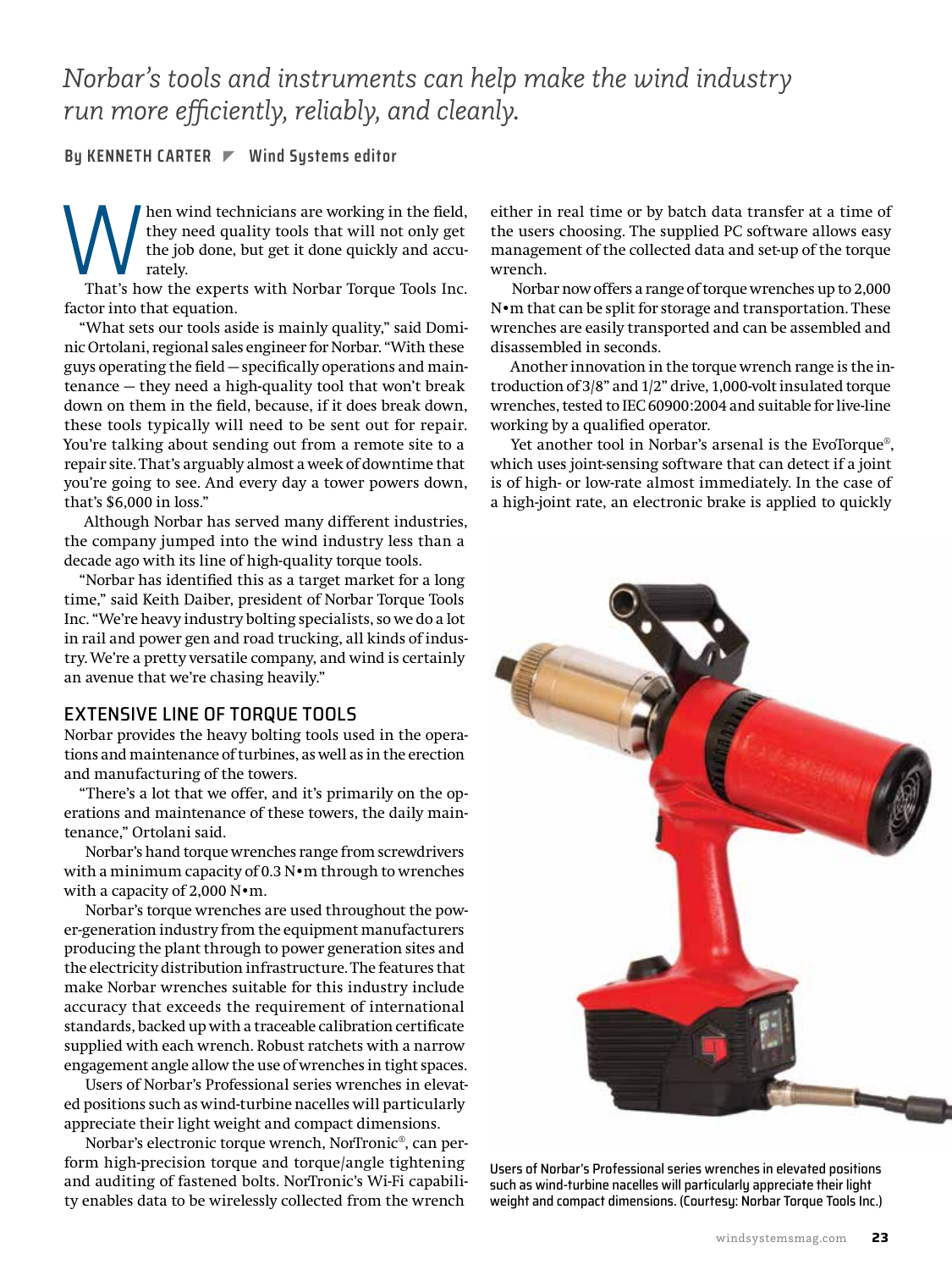### PROFILE NORBAR TORQUE TOOLS INC.

stop the motor, preventing torque overshoot. This provides torque up to 7,000 N•m.

#### GETTING USER INPUT

Part of what makes Norbar's tools special is how they've been designed with the user in mind, taking actual cues from workers in the field, according to Ortolani.

"We would do a field demonstration of our equipment, get the field technicians hands-on with it, and get their honest feedback and then take that back to the drawing board a little bit," he said. "We've worked with some of the primary turbine manufacturers on the design of our tools in accordance with what their needs and demands are and what kind of tools they want to see in the field."

With the field testing and insight from companies within the industry, Norbar was able to get a good idea of what kind of tool it needed to provide, according to Ortolani. Once the improved tool was on the market, Norbar's distributors offered it to existing customers.

"We would provide technical expertise and consultation on it," he said. "It's just playing the cards the right way with the contacts that you have and leveraging those contacts to move up the ladder within those companies and develop a bigger picture of how we can supply tools for them."

All that boils down to how Norbar comes to understand its customers' needs, and how it can fulfill those needs, according to Ortolani.

"It always helps us to know what equipment they're currently using," he said. "And then with our understanding of the competitors in the market, we can tell them how they can benefit, not just on the qualitative side, but on the quantitative side as well — where the cost savings and analysis will come in and where the production will increase. Cost of ownership was a big, big thing for us, so whenever a customer approaches us, it obviously starts with understanding their need and if and how we can fulfill that need and then what can we do better than what they're currently using. These types of tools and this type of equipment I could try and sell all day over the phone, but it's not until I get the tools in their hands and we do a pretty extensive field test that we really see movement forward."

#### COMPANIES TAKING NOTICE

That hands-on attitude has made many companies take notice of what Norbar can offer them, according to Ortolani.

"We are currently working with one of the primary operations and maintenance companies within the wind industry," he said. "They are standardizing on our product. And then we are in talks with another key player to work within their company from manufacturing up to operations and maintenance implementing the Norbar product into their line and supplying them with service equipment so they can do their calibrations. So, we have two pretty big players under our belt, and we're talking with them on a nationwide scale and beyond. That's been years in the making."

The first project has taken three years of field tests and



Norbar offers a range of torque wrenches up to 2,000 N•m that can be split for storage and transportation. (Courtesy: Norbar Torque Tools Inc.)



Norbar has put in a lot of due diligence in its eight years in the wind industry, which is why the company can stand behind its high-quality tools. (Courtesy: Norbar Torque Tools Inc.)